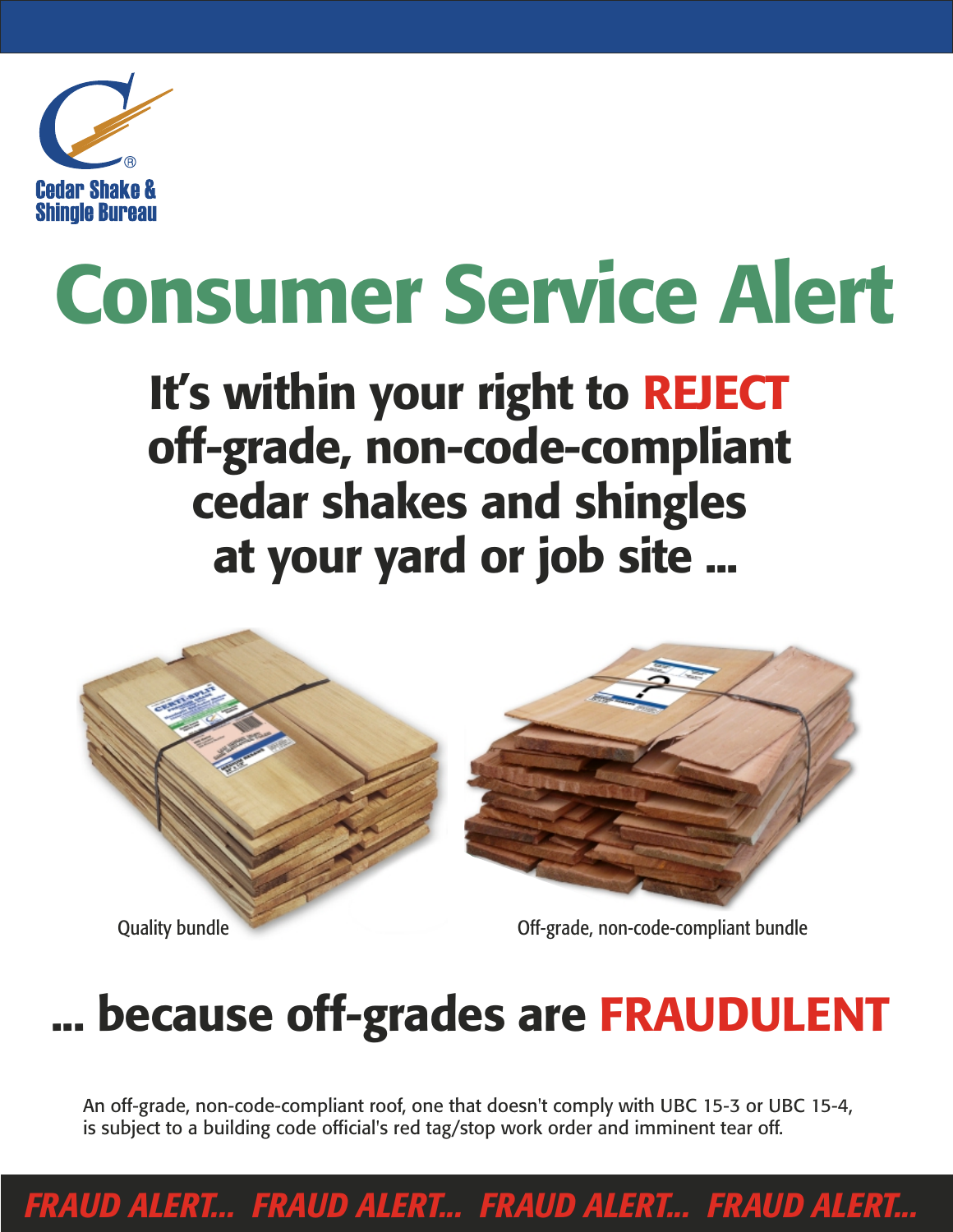### BE AWARE OF QUESTIONABLE LABELS

This is a fictitious label showing an amalgamation of misleading information seen in the marketplace.



#### CSSB Registered Trademarks

CSSB registered trademarks include the following found on CSSB Member Manufacturer product labels: Certigrade®, Certi-Sawn®, Certi-Split®, Certigroove®, Certi-Cut®, Certi-Ridge®. Blue Label®, Envirosmart® and Cedar Shake and Shingle Bureau® are also registered trademarks of the CSSB.

CSSB registered trademarks include the following found on CSSB Member Treater labels: Certi-Last® or Certi-Guard®. CSSB Member Treater labels will appear in addition to a CSSB Member Manufacturer product label. Certi-label® and Certi-Wood® are registered trademarks of the CSSB referring to the family of trademarks only available for Member use.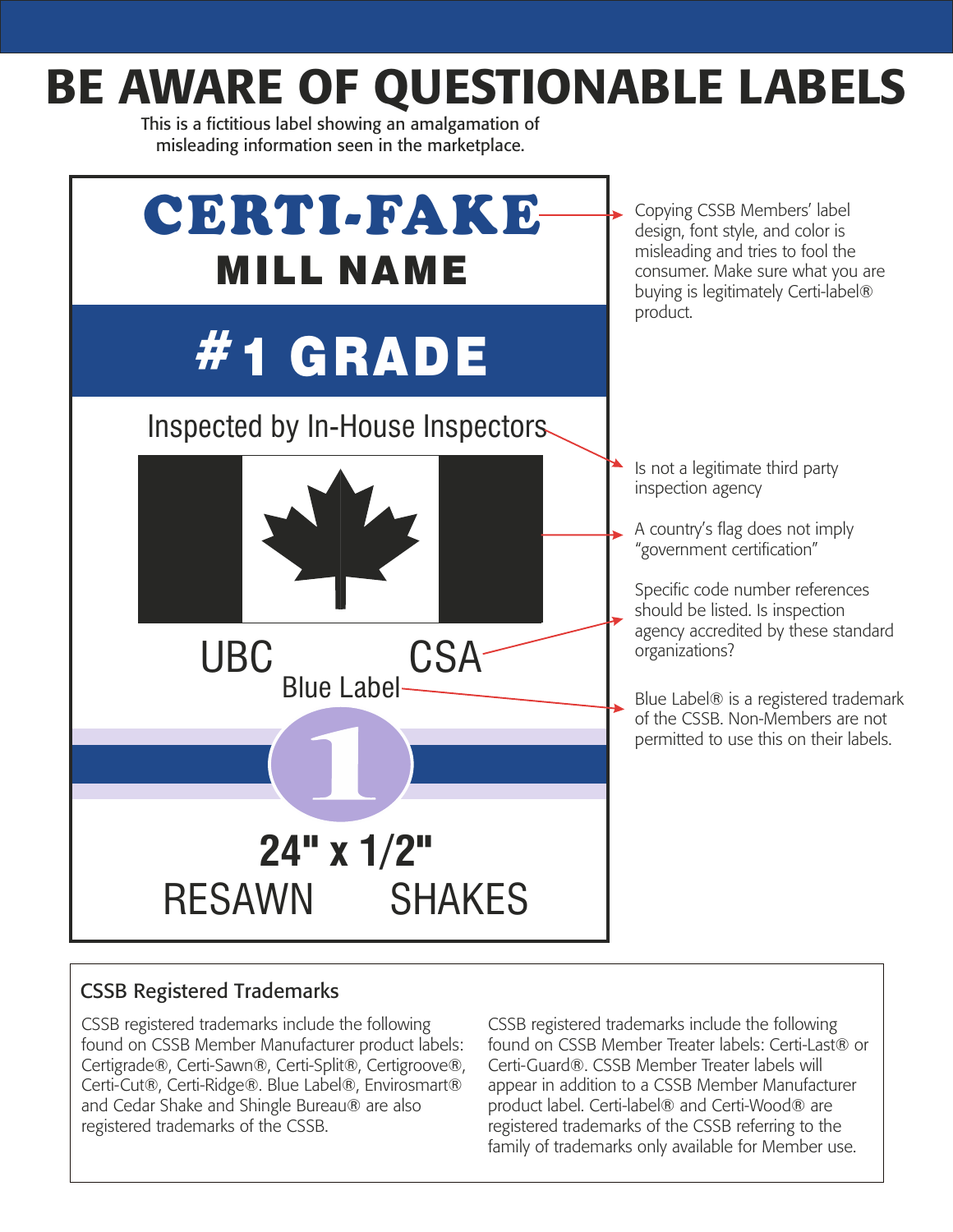

- 1. The "Certi" Brand Name Your Quality Assurance
- 2. Product Grade
- 3. Product Type
- 4. Independent, 3<sup>rd</sup> Party, Quality Control Agency
- 5. This Number Shows Compliance with Total Quality Manufacturing System
- 6. Mill Name, Location and Phone Number
- 7. Industry Product Description
- 8. Product Dimensions
- 9. Cedar Bureau Label Number
- 10. Building Code Compliance Numbers
- 11. Product Performance Tests Passed
- 12. Label Identification Number
- 13. UPC Code
- 14. Coverage Chart and Recommended Exposure
- 15. Application Instructions on Reverse Side